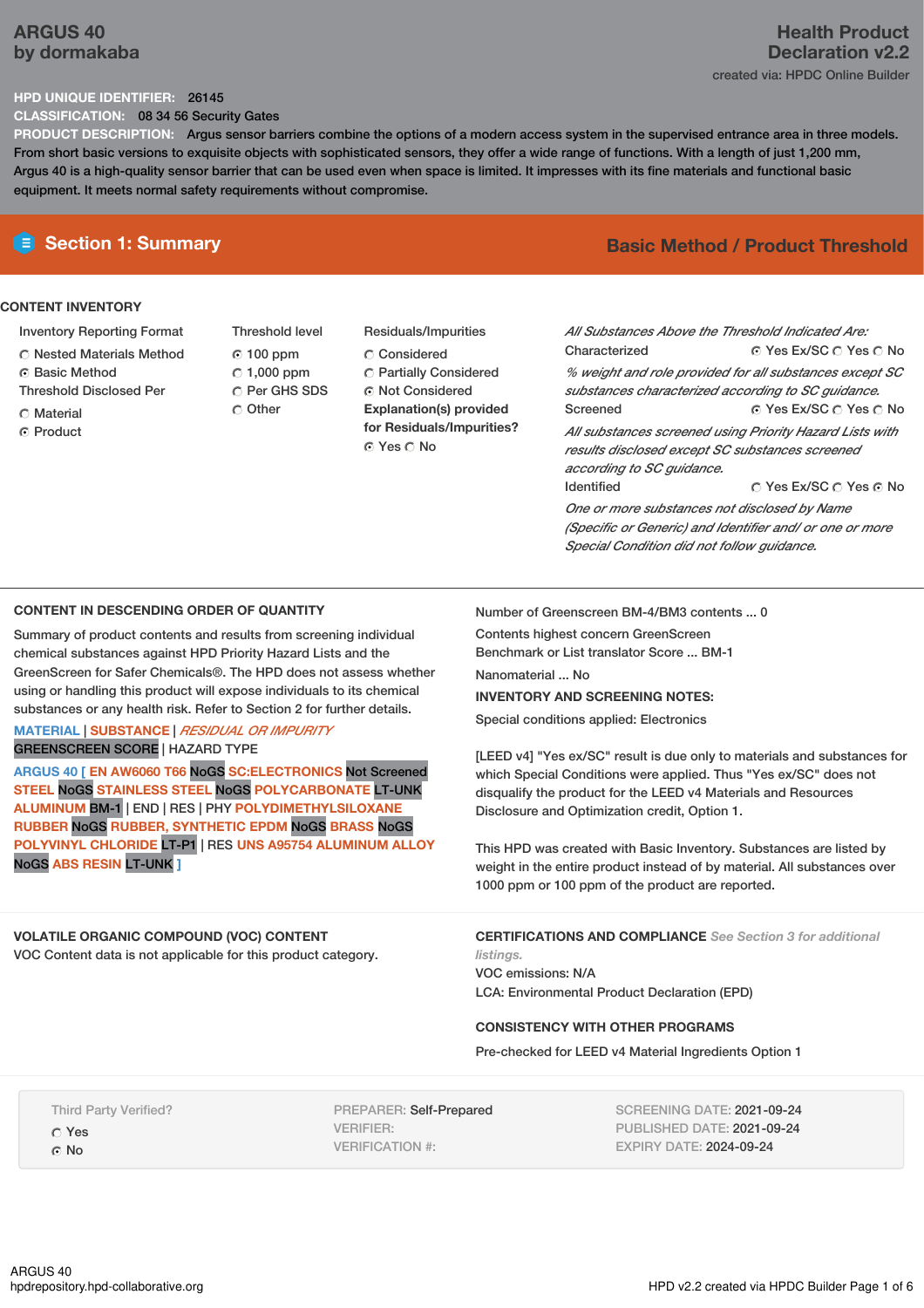This section lists contents in a product based on specific threshold(s) and reports detailed health information including hazards. This HPD uses the *inventory method indicated above, which is one of three possible methods:*

- *Basic Inventory method with Product-level threshold.*
- *Nested Material Inventory method with Product-level threshold*
- *Nested Material Inventory method with individual Material-level thresholds*

Definitions and requirements for the three inventory methods and requirements for each data field can be found in the HPD Open Standard version 2.2, *available on the HPDC website at: [www.hpd-collaborative.org/hpd-2-2-standard](https://www.hpd-collaborative.org/hpd-2-2-standard)*

| <b>ARGUS 40</b>                                                                                              |                                                                                                                                                                                                                                                     |                                                |                                         |                                                       |
|--------------------------------------------------------------------------------------------------------------|-----------------------------------------------------------------------------------------------------------------------------------------------------------------------------------------------------------------------------------------------------|------------------------------------------------|-----------------------------------------|-------------------------------------------------------|
| PRODUCT THRESHOLD: 100 ppm                                                                                   |                                                                                                                                                                                                                                                     |                                                | RESIDUALS AND IMPURITIES CONSIDERED: No |                                                       |
|                                                                                                              | RESIDUALS AND IMPURITIES NOTES: No residuals or impurities are expected in these materials at or above the inventory threshold. dormakaba<br>products consist of finished components, and no chemical reactions are needed to develop our products. |                                                |                                         |                                                       |
| <b>OTHER PRODUCT NOTES: -</b>                                                                                |                                                                                                                                                                                                                                                     |                                                |                                         |                                                       |
| <b>EN AW6060 T66</b>                                                                                         |                                                                                                                                                                                                                                                     |                                                |                                         | ID: Not registered                                    |
|                                                                                                              | HAZARD SCREENING METHOD: Pharos Chemical and Materials Library                                                                                                                                                                                      |                                                |                                         | HAZARD SCREENING DATE: 2021-09-24 11:29:43            |
| %: $62.4200 - 62.4200$                                                                                       | <b>GS: NoGS</b>                                                                                                                                                                                                                                     | RC: Both                                       | NANO: No                                | <b>SUBSTANCE ROLE: Hardware</b>                       |
| <b>HAZARD TYPE</b>                                                                                           | <b>AGENCY AND LIST TITLES</b>                                                                                                                                                                                                                       |                                                | <b>WARNINGS</b>                         |                                                       |
| None found                                                                                                   |                                                                                                                                                                                                                                                     | No warnings found on HPD Priority Hazard Lists |                                         |                                                       |
| <b>SUBSTANCE NOTES: Profile, cover</b>                                                                       |                                                                                                                                                                                                                                                     |                                                |                                         |                                                       |
| <b>SC:ELECTRONICS</b>                                                                                        |                                                                                                                                                                                                                                                     |                                                |                                         | <b>ID: SC:Electronics</b>                             |
|                                                                                                              | HAZARD SCREENING METHOD: Pharos Chemical and Materials Library HAZARD SCREENING DATE: Not Screened                                                                                                                                                  |                                                |                                         |                                                       |
| %: $10.3200 - 10.3200$                                                                                       | <b>GS: Not Screened</b>                                                                                                                                                                                                                             |                                                |                                         | RC: UNK NANO: No SUBSTANCE ROLE: Electronic component |
| <b>HAZARD TYPE</b>                                                                                           | <b>AGENCY AND LIST TITLES</b>                                                                                                                                                                                                                       |                                                | <b>WARNINGS</b>                         |                                                       |
|                                                                                                              | Hazard Screening not performed                                                                                                                                                                                                                      |                                                |                                         |                                                       |
| <b>SUBSTANCE NOTES:</b><br>Version: SCElec/2018-02-23<br>Compliance: RoHS compliant<br>Takeback Program: - - | Brief Description: PWB, cable, motor, locking device, sensor system                                                                                                                                                                                 |                                                |                                         |                                                       |
| <b>STEEL</b>                                                                                                 |                                                                                                                                                                                                                                                     |                                                |                                         | ID: 12597-69-2                                        |
|                                                                                                              | HAZARD SCREENING METHOD: Pharos Chemical and Materials Library                                                                                                                                                                                      |                                                |                                         | HAZARD SCREENING DATE: 2021-09-24 11:29:44            |
| $\%$ : 6.9900 - 6.9900                                                                                       | GS: NoGS                                                                                                                                                                                                                                            | RC: Both                                       | NANO: No                                | <b>SUBSTANCE ROLE: Hardware</b>                       |
| <b>HAZARD TYPE</b>                                                                                           | <b>AGENCY AND LIST TITLES</b>                                                                                                                                                                                                                       |                                                | <b>WARNINGS</b>                         |                                                       |
| None found                                                                                                   |                                                                                                                                                                                                                                                     | No warnings found on HPD Priority Hazard Lists |                                         |                                                       |
| <b>SUBSTANCE NOTES: Fixing materials</b>                                                                     |                                                                                                                                                                                                                                                     |                                                |                                         |                                                       |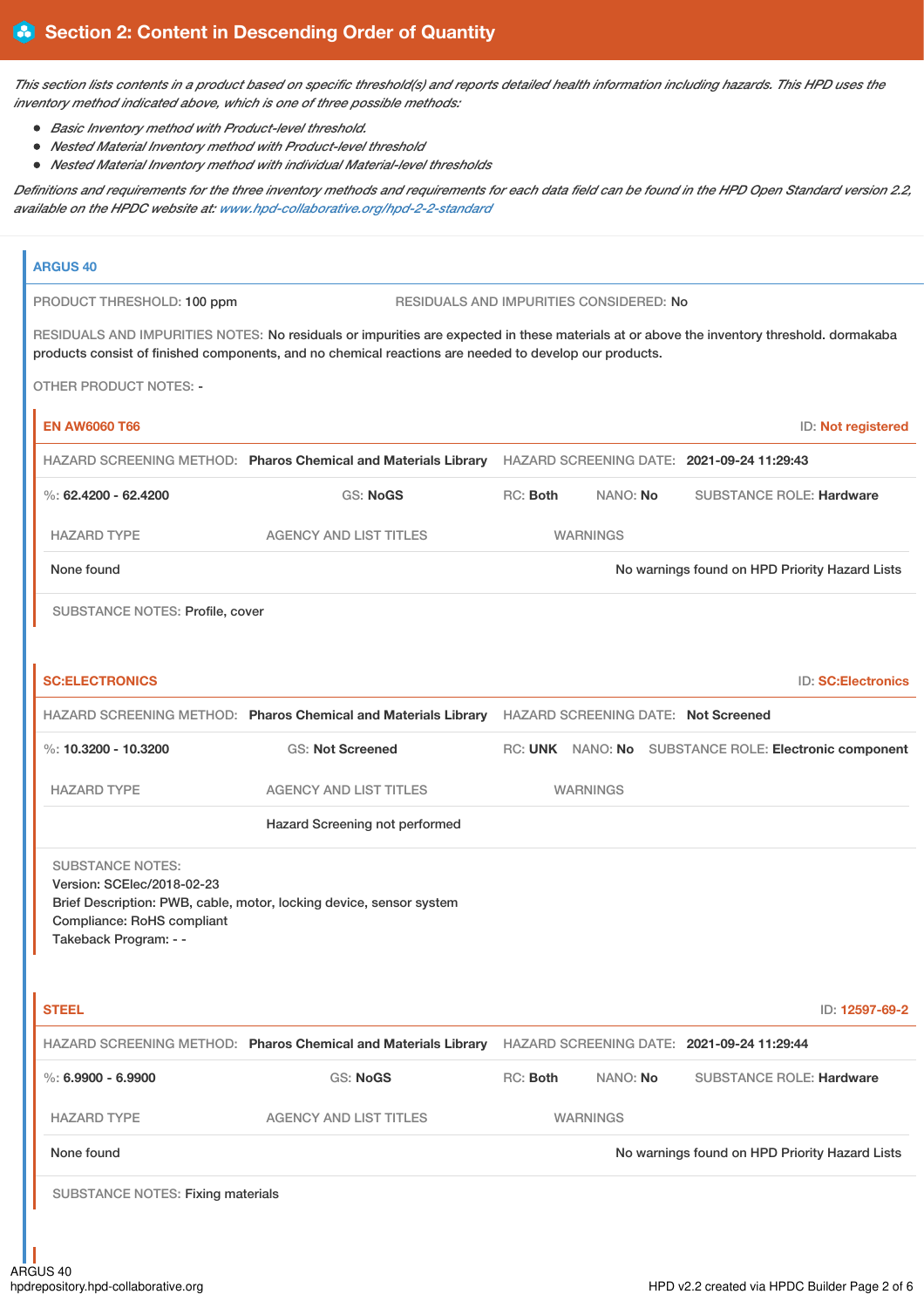| <b>STAINLESS STEEL</b>             |                                                                                                           |                |    |                                      |                                                                                                                                                            | ID: 12597-68-1  |
|------------------------------------|-----------------------------------------------------------------------------------------------------------|----------------|----|--------------------------------------|------------------------------------------------------------------------------------------------------------------------------------------------------------|-----------------|
|                                    | HAZARD SCREENING METHOD: Pharos Chemical and Materials Library                                            |                |    |                                      | HAZARD SCREENING DATE: 2021-09-24 11:29:44                                                                                                                 |                 |
| $\%$ : 6.5600 - 6.5600             | <b>GS: NoGS</b>                                                                                           | RC: Both       |    | NANO: No                             | <b>SUBSTANCE ROLE: Hardware</b>                                                                                                                            |                 |
| <b>HAZARD TYPE</b>                 | <b>AGENCY AND LIST TITLES</b>                                                                             |                |    | <b>WARNINGS</b>                      |                                                                                                                                                            |                 |
| None found                         |                                                                                                           |                |    |                                      | No warnings found on HPD Priority Hazard Lists                                                                                                             |                 |
| SUBSTANCE NOTES: - Control panels  |                                                                                                           |                |    |                                      |                                                                                                                                                            |                 |
|                                    |                                                                                                           |                |    |                                      |                                                                                                                                                            |                 |
| <b>POLYCARBONATE</b>               |                                                                                                           |                |    |                                      |                                                                                                                                                            | ID: 25037-45-0  |
|                                    | HAZARD SCREENING METHOD: Pharos Chemical and Materials Library HAZARD SCREENING DATE: 2021-09-24 11:29:44 |                |    |                                      |                                                                                                                                                            |                 |
| $\%$ : 4.8800 - 4.8800             | <b>GS: LT-UNK</b>                                                                                         | <b>RC: UNK</b> |    | NANO: No                             | <b>SUBSTANCE ROLE: Hardware</b>                                                                                                                            |                 |
| <b>HAZARD TYPE</b>                 | <b>AGENCY AND LIST TITLES</b>                                                                             |                |    | <b>WARNINGS</b>                      |                                                                                                                                                            |                 |
| None found                         |                                                                                                           |                |    |                                      | No warnings found on HPD Priority Hazard Lists                                                                                                             |                 |
| <b>SUBSTANCE NOTES: Sealing</b>    |                                                                                                           |                |    |                                      |                                                                                                                                                            |                 |
|                                    |                                                                                                           |                |    |                                      |                                                                                                                                                            |                 |
| <b>ALUMINUM</b>                    |                                                                                                           |                |    |                                      |                                                                                                                                                            | ID: 7429-90-5   |
|                                    | HAZARD SCREENING METHOD: Pharos Chemical and Materials Library HAZARD SCREENING DATE: 2021-09-24 11:29:45 |                |    |                                      |                                                                                                                                                            |                 |
| $\%$ : 4.3400 - 4.3400             | GS: BM-1                                                                                                  | RC: Both       |    | NANO: No                             | <b>SUBSTANCE ROLE: Hardware</b>                                                                                                                            |                 |
| <b>HAZARD TYPE</b>                 | <b>AGENCY AND LIST TITLES</b>                                                                             |                |    | <b>WARNINGS</b>                      |                                                                                                                                                            |                 |
| <b>END</b>                         | <b>TEDX - Potential Endocrine Disruptors</b>                                                              |                |    | <b>Potential Endocrine Disruptor</b> |                                                                                                                                                            |                 |
| <b>RES</b>                         | <b>AOEC - Asthmagens</b>                                                                                  |                |    |                                      | Asthmagen (Rs) - sensitizer-induced                                                                                                                        |                 |
| <b>PHY</b>                         | EU - GHS (H-Statements)                                                                                   |                | 21 |                                      | H228 - Flammable solid [Flammable solids - Category 1 or                                                                                                   |                 |
| <b>PHY</b>                         | EU - GHS (H-Statements)                                                                                   |                |    |                                      | H261 - In contact with water releases flammable gases<br>[Substances and mixtures which, in contact with water,<br>emit flammable gases - Category 2 or 3] |                 |
| <b>SUBSTANCE NOTES: Fasteners</b>  |                                                                                                           |                |    |                                      |                                                                                                                                                            |                 |
|                                    |                                                                                                           |                |    |                                      |                                                                                                                                                            |                 |
| <b>POLYDIMETHYLSILOXANE RUBBER</b> |                                                                                                           |                |    |                                      |                                                                                                                                                            | ID: 63394-02-5  |
|                                    | HAZARD SCREENING METHOD: Pharos Chemical and Materials Library HAZARD SCREENING DATE: 2021-09-24 11:29:45 |                |    |                                      |                                                                                                                                                            |                 |
| %: $2.9700 - 2.9700$               | <b>GS: NoGS</b>                                                                                           | <b>RC: UNK</b> |    | NANO: No                             | <b>SUBSTANCE ROLE: Hardware</b>                                                                                                                            |                 |
| <b>HAZARD TYPE</b>                 | <b>AGENCY AND LIST TITLES</b>                                                                             |                |    | <b>WARNINGS</b>                      |                                                                                                                                                            |                 |
| None found                         |                                                                                                           |                |    |                                      | No warnings found on HPD Priority Hazard Lists                                                                                                             |                 |
| <b>SUBSTANCE NOTES: Sealing</b>    |                                                                                                           |                |    |                                      |                                                                                                                                                            |                 |
| <b>RUBBER, SYNTHETIC EPDM</b>      |                                                                                                           |                |    |                                      |                                                                                                                                                            | ID: 308064-28-0 |
|                                    | HAZARD SCREENING METHOD: Pharos Chemical and Materials Library HAZARD SCREENING DATE: 2021-09-24 11:29:46 |                |    |                                      |                                                                                                                                                            |                 |
|                                    |                                                                                                           |                |    |                                      |                                                                                                                                                            |                 |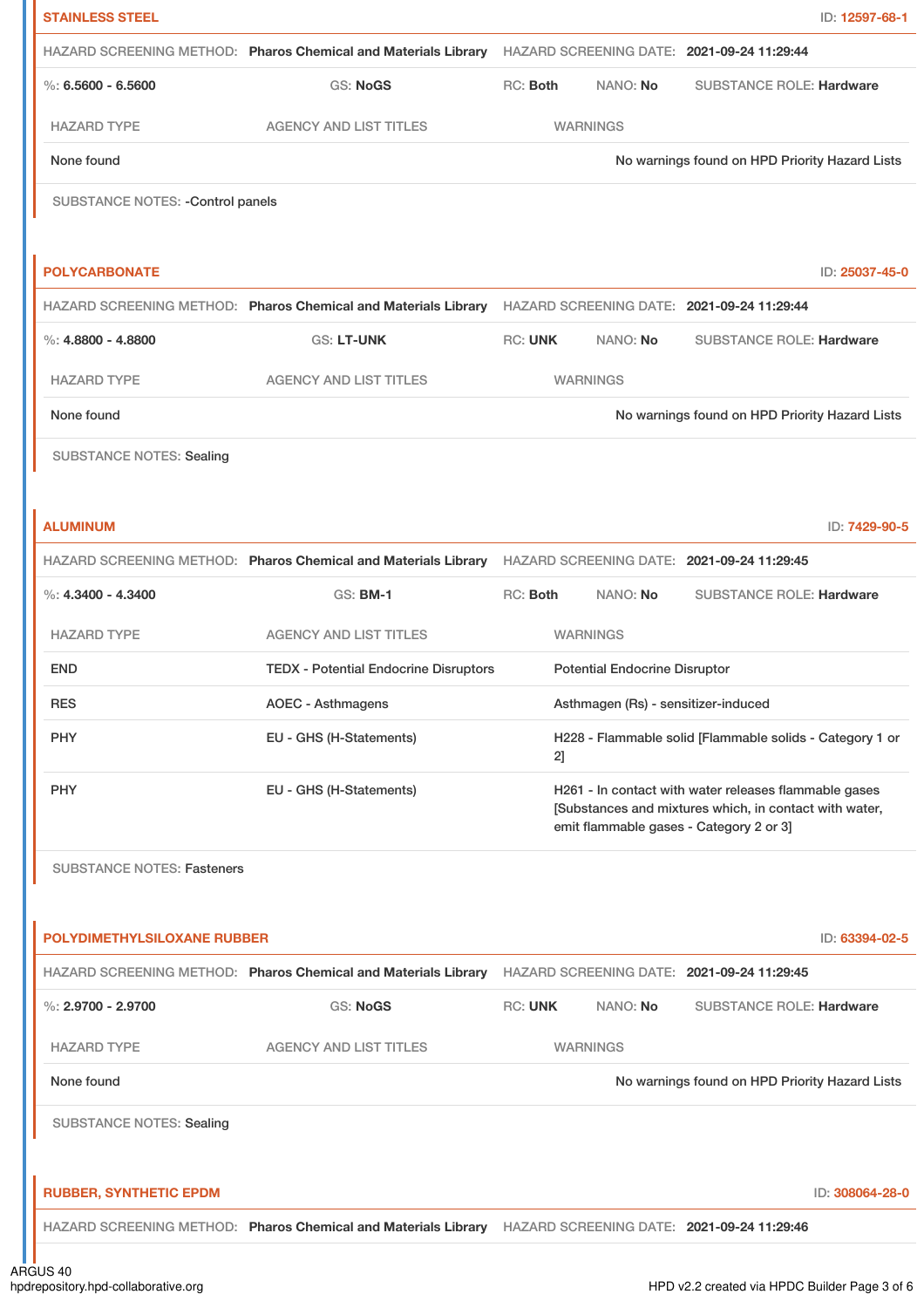| $\%$ : 0.5300 - 0.5300             | <b>GS: NoGS</b>                                                                                           | RC: None       | NANO: No                            | <b>SUBSTANCE ROLE: Hardware</b>                |
|------------------------------------|-----------------------------------------------------------------------------------------------------------|----------------|-------------------------------------|------------------------------------------------|
| <b>HAZARD TYPE</b>                 | <b>AGENCY AND LIST TITLES</b>                                                                             |                | <b>WARNINGS</b>                     |                                                |
| None found                         |                                                                                                           |                |                                     | No warnings found on HPD Priority Hazard Lists |
| <b>SUBSTANCE NOTES: Sealing</b>    |                                                                                                           |                |                                     |                                                |
|                                    |                                                                                                           |                |                                     |                                                |
| <b>BRASS</b>                       |                                                                                                           |                |                                     | ID: 12597-71-6                                 |
|                                    | HAZARD SCREENING METHOD: Pharos Chemical and Materials Library HAZARD SCREENING DATE: 2021-09-24 11:29:46 |                |                                     |                                                |
| $\%$ : 0.4500 - 0.4500             | <b>GS: NoGS</b>                                                                                           | <b>RC: UNK</b> | NANO: No                            | <b>SUBSTANCE ROLE: Hardware</b>                |
| <b>HAZARD TYPE</b>                 | <b>AGENCY AND LIST TITLES</b>                                                                             |                | <b>WARNINGS</b>                     |                                                |
| None found                         |                                                                                                           |                |                                     | No warnings found on HPD Priority Hazard Lists |
| <b>SUBSTANCE NOTES: Gear ring</b>  |                                                                                                           |                |                                     |                                                |
|                                    |                                                                                                           |                |                                     |                                                |
| <b>POLYVINYL CHLORIDE</b>          |                                                                                                           |                |                                     | ID: 9002-86-2                                  |
|                                    | HAZARD SCREENING METHOD: Pharos Chemical and Materials Library HAZARD SCREENING DATE: 2020-05-16 2:10:33  |                |                                     |                                                |
| $\%$ : 0.3200 - 0.3200             | GS: LT-P1                                                                                                 | <b>RC: UNK</b> | NANO: No                            | <b>SUBSTANCE ROLE: Hardware</b>                |
| <b>HAZARD TYPE</b>                 | <b>AGENCY AND LIST TITLES</b>                                                                             |                | <b>WARNINGS</b>                     |                                                |
| <b>RES</b>                         | <b>AOEC - Asthmagens</b>                                                                                  |                | Asthmagen (Rs) - sensitizer-induced |                                                |
| <b>SUBSTANCE NOTES: Sealing</b>    |                                                                                                           |                |                                     |                                                |
|                                    |                                                                                                           |                |                                     |                                                |
| <b>UNS A95754 ALUMINUM ALLOY</b>   |                                                                                                           |                |                                     | ID: Not registered                             |
|                                    | HAZARD SCREENING METHOD: Pharos Chemical and Materials Library                                            |                |                                     | HAZARD SCREENING DATE: 2020-05-16 2:10:33      |
| %: $0.1100 - 0.1100$               | <b>GS: NoGS</b>                                                                                           | RC: Both       | NANO: No                            | <b>SUBSTANCE ROLE: Hardware</b>                |
| <b>HAZARD TYPE</b>                 | <b>AGENCY AND LIST TITLES</b>                                                                             |                | <b>WARNINGS</b>                     |                                                |
| None found                         |                                                                                                           |                |                                     | No warnings found on HPD Priority Hazard Lists |
| <b>SUBSTANCE NOTES: Connectors</b> |                                                                                                           |                |                                     |                                                |
|                                    |                                                                                                           |                |                                     |                                                |
| <b>ABS RESIN</b>                   |                                                                                                           |                |                                     | ID: 9003-56-9                                  |
|                                    | HAZARD SCREENING METHOD: Pharos Chemical and Materials Library HAZARD SCREENING DATE: 2020-05-16 2:10:34  |                |                                     |                                                |
| $\%$ : 0.1100 - 0.1100             | GS: LT-UNK                                                                                                | <b>RC: UNK</b> | NANO: No                            | <b>SUBSTANCE ROLE: Hardware</b>                |
| <b>HAZARD TYPE</b>                 | <b>AGENCY AND LIST TITLES</b>                                                                             |                | <b>WARNINGS</b>                     |                                                |
| None found                         |                                                                                                           |                |                                     | No warnings found on HPD Priority Hazard Lists |
| <b>SUBSTANCE NOTES: Sealing</b>    |                                                                                                           |                |                                     |                                                |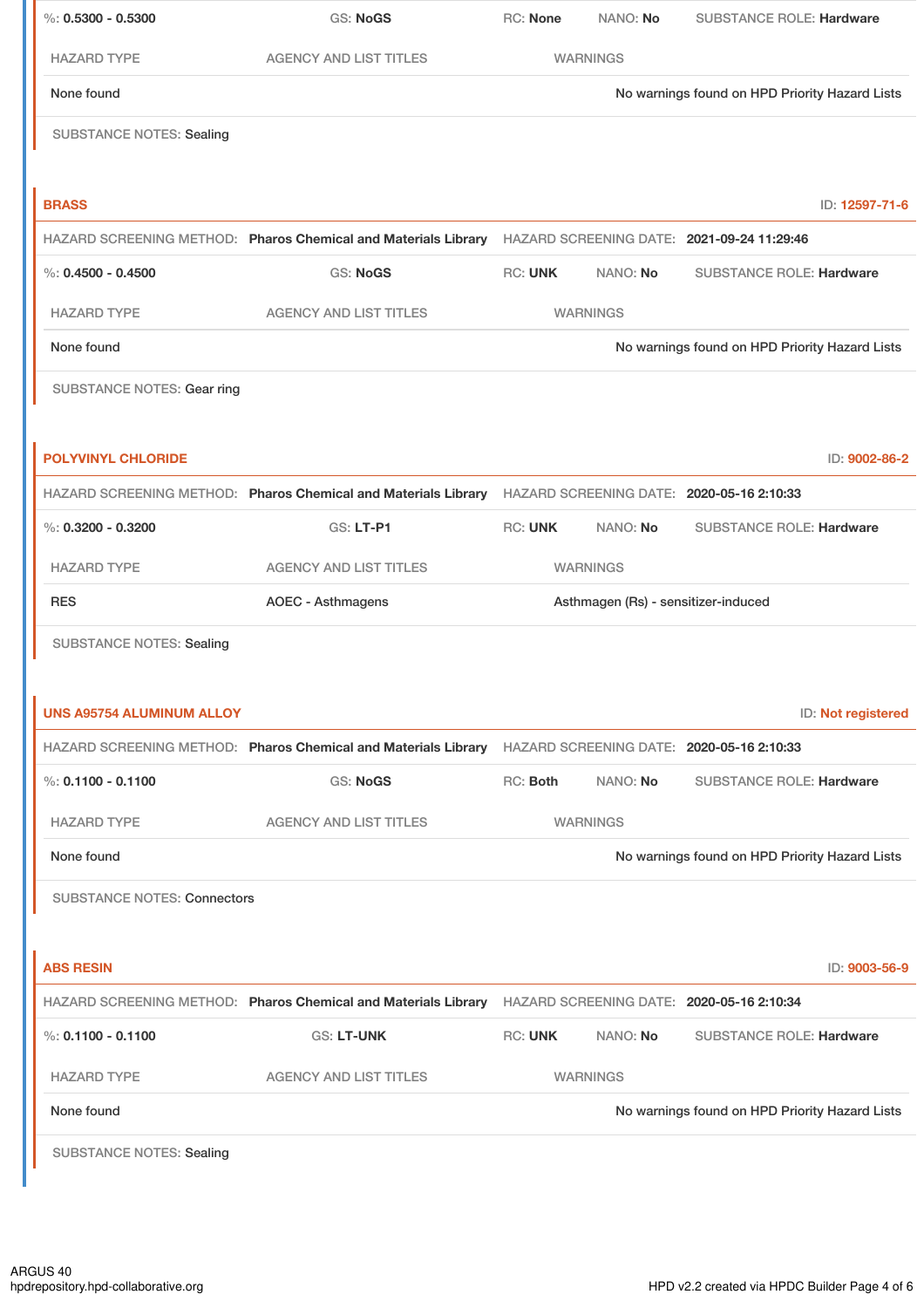This section lists applicable certification and standards compliance information for VOC emissions and VOC content. Other types of health or *environmental performance testing or certifications completed for the product may be provided.*

| <b>VOC EMISSIONS</b>                                                                                                                                                              | N/A                                            |                                        |                                                                  |
|-----------------------------------------------------------------------------------------------------------------------------------------------------------------------------------|------------------------------------------------|----------------------------------------|------------------------------------------------------------------|
| CERTIFYING PARTY: Self-declared<br>APPLICABLE FACILITIES: This HPD is for a product that is<br>NOT liquid/wet applied.<br><b>CERTIFICATE URL:</b>                                 | <b>ISSUE DATE: 2020-05-</b><br>13              | <b>EXPIRY DATE:</b>                    | <b>CERTIFIER OR LAB: N/A</b>                                     |
| CERTIFICATION AND COMPLIANCE NOTES:                                                                                                                                               |                                                |                                        |                                                                  |
|                                                                                                                                                                                   |                                                |                                        |                                                                  |
| <b>LCA</b>                                                                                                                                                                        | <b>Environmental Product Declaration (EPD)</b> |                                        |                                                                  |
| <b>CERTIFYING PARTY: Third Party</b><br><b>APPLICABLE FACILITIES: Bühl</b><br><b>CERTIFICATE URL:</b><br>https://www.dormakabagroup.com/en/sustainability/focus-<br>area-products | <b>ISSUE DATE: 2020-</b><br>$05 - 26$          | <b>EXPIRY DATE: 2025-</b><br>$05 - 25$ | <b>CERTIFIER OR LAB: Institut Bauen</b><br>und Umwelt e.V. (IBU) |

# **Section 4: Accessories**

This section lists related products or materials that the manufacturer requires or recommends for installation (such as adhesives or fasteners), maintenance, cleaning, or operations. For information relating to the contents of these related products, refer to their applicable Health Product *Declarations, if available.*

No accessories are required for this product.

# **Section 5: General Notes**

dormakaba has resulted from the merger of the two well-established brands Dorma and Kaba, both known for their expertise in the area of smart and secure access solutions. Together we stand for more than 150 years of security and reliability.

Our master brand dormakaba stands for our offering of products, solutions and services for secure access to buildings and rooms from a single source. Our global brand power supports us to become the trusted industry leader.

For more information, please go to: www.dormakaba.com.

The information contained in this HPD is to be used only as a voluntary information on our products. dormakaba makes no representation or warranty as to the completeness or accuracy of the information contained herein. The products and specifications set forth in this HPD are subject to change without notice and dormakaba disclaims any and all liability for such changes. The information contained herein is provided without warranties of any kind, either express or implied, and dormakaba disclaims any and all liability for typographical, printing, or production errors or changes affecting the specifications contained herein.

dormakaba DISCLAIMS ALL WARRANTIES, EXPRESS OR IMPLIED, INCLUDING, BUT NOT LIMITED TO, THE IMPLIED WARRANTIES OF MERCHANTABILITY AND FITNESS FOR A PARTICULAR PURPOSE. IN NO EVENT WILL dormakaba BE LIABLE FOR ANY INCIDENTAL, INDIRECT OR CONSEQUENTIAL DAMAGES ARISING FROM THE SALE OR USE OF ANY PRODUCT.

All sales of products shall be subject to dormakaba's applicable General Terms and Conditions, a copy of which will be provided by your local dormakaba organisation upon request.